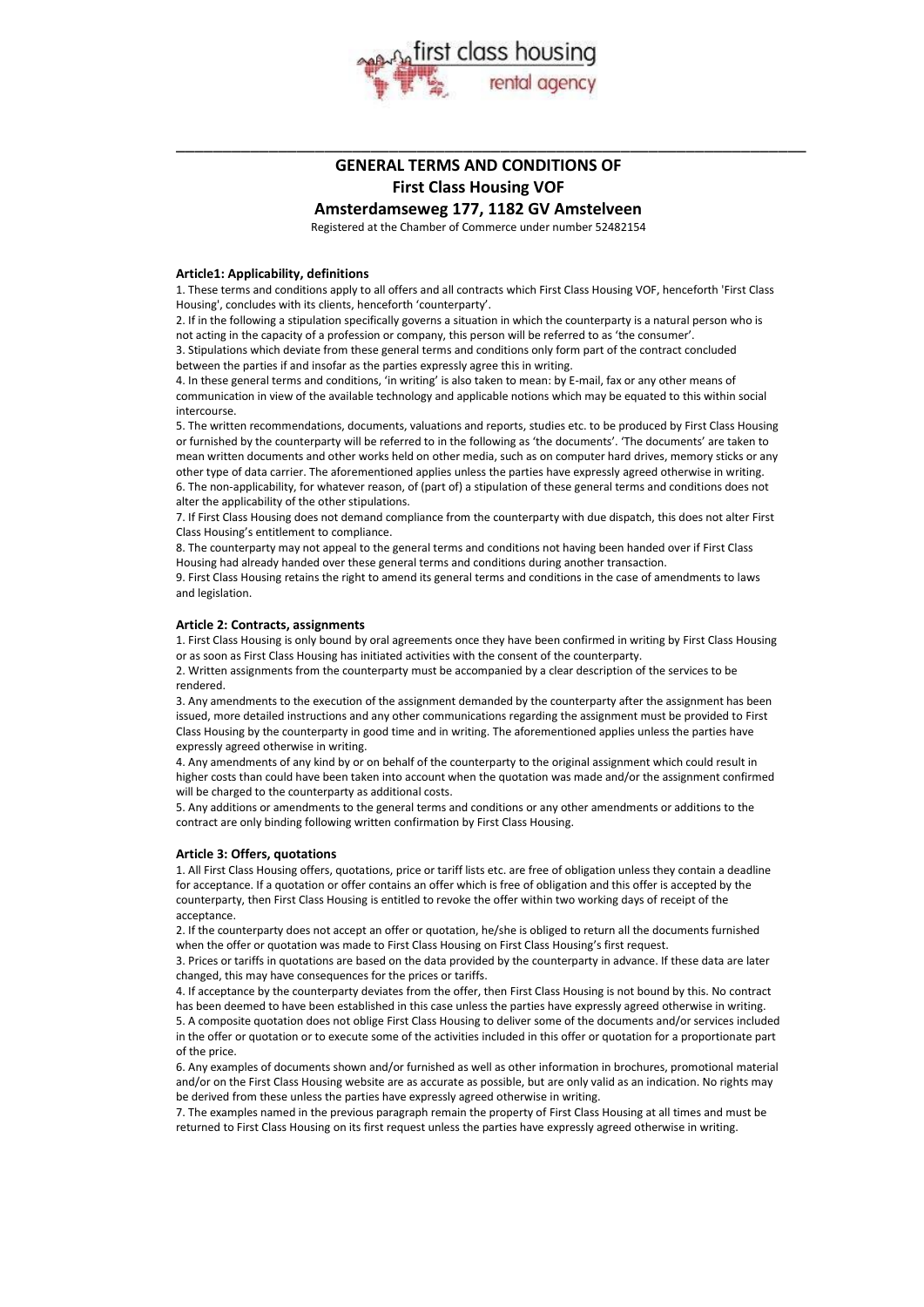

# **Article 4: Use of third parties**

If and insofar as the proper execution of the contract requires this, First Class Housing is entitled to have specific tasks or deliveries executed by third parties. The aforementioned is at the discretion of First Class Housing.

# **Article 5: Obligations of the counterparty**

1. The counterparty must ensure that:

a. any data required for the execution of the contract are made available to First Class Housing in good time and in the format required by First Class Housing;

b. at the times agreed in advance First Class Housing is given access to the location which First Class Housing needs to view or inspect within the framework of executing the contract;

c. information carriers, electronic files, software etc. furnished to First Class Housing by the counterparty are free from viruses and/or defects.

2. The counterparty ensures that the data to be furnished are correct and complete. The counterparty indemnifies First Class Housing from any consequences arising from incorrect and/or incomplete data.

3. The counterparty will inform First Class Housing of any developments which are or may be relevant to the execution of the contract and the possible conclusion of any additional and/or new contracts.

4. If the obligations named in this article are not fulfilled in good time, First Class Housing is entitled to suspend execution of the contract until such time as the counterparty has fulfilled these obligations. Any costs relating to any incurred delay or costs for executing additional tasks or any other consequences arising from these are for the account and risk of the counterparty.

5. The counterparty must make his/her own arrangements with: mortgage lenders, the Tax and Customs Administration, municipal councils etc. and is liable for any arrangements of whatever kind with these and other parties which may arise from the agreement concluded between the landlord and tenant. The counterparty indemnifies First Class Housing from such arrangements.

# **Article 6: Personal details**

The personal details of the counterparty are inputted into First Class Housing's administrative system. First Class Housing will not pass on any details to third parties without the permission of the counterparty. The registered data are used exclusively by First Class Housing to execute the contracts concluded between First Class Housing and the counterparty.

# **Article 7: Delivery, delivery deadlines**

1. Any indicated deadlines within which First Class Housing is supposed to execute its tasks or deliver the documents and/or services can never be viewed as statutory limits unless the parties have expressly agreed otherwise in writing. If First Class Housing fails to fulfil its obligations arising from the contract or fails to do so in good time, it must be notified of being in default in writing.

2. The risk relating to the delivered documents is transferred to the counterparty at the moment of delivery. Within the framework of these general terms and conditions, delivery is taken to mean: the moment at which the documents to be delivered are actually made available to the counterparty.

3. If it proves impossible to deliver the documents or services to the counterparty or to execute the agreed tasks, First Class Housing retains the right to store the documents at the counterparty's risk. Following storage, a deadline of one month applies in which the counterparty must give First Class Housing the opportunity to deliver the documents or services or to execute the agreed tasks. The aforementioned applies unless First Class Housing has expressly set a different deadline.

4. If the counterparty continues to default on his/her obligations even after the elapse of the deadline stipulated in paragraph 3 of this article, the counterparty is in default and First Class Housing is entitled to dissolve the contract in its entirety or in part, in writing and with immediate effect, without prior notification of default being required, without recourse to the law courts and without any compensation, costs or interest being owed. First Class Housing is then entitled to destroy the documents already produced.

5. The aforementioned does not alter the obligation of the counterparty to pay the agreed or required or due sum as well as any costs.

6. If the execution of the contract needs to be accelerated, overtime and/or any additional incurred costs may be charged.

7. First Class Housing is entitled – with respect to the counterparty's fulfilment of his/her financial obligations – to demand prior payment or security from the counterparty before delivery or before starting the tasks to be executed.

#### **Article 8: Progress, execution of the contract**

1. First Class Housing is obliged to execute the contract in an expert, diligent manner and in line with market practice. 2. First Class Housing cannot be obliged to start delivery of the documents and/or services or execution of the tasks until all the required data are in its possession and it has received any agreed (advance) payments. Any delay to this will result in the indicated delivery deadlines being adjusted accordingly.

3. In the event that tasks or deliveries cannot be conducted normally or without interruption due to circumstances beyond the control of First Class Housing, e.g. due to the counterparty not making available all data in full, First Class Housing is entitled to charge the counterparty for any costs arising from this.

4. If, during the execution of the contract, the contract proves to be unworkable, whether as a result of circumstances unknown to First Class Housing, or due to whatever kind of force majeure, First Class Housing will consult with the counterparty on amending the contract such that it can be executed. In doing so, First Class Housing will inform the counterparty of any consequences for the agreed prices or tariffs and/or the agreed delivery deadlines.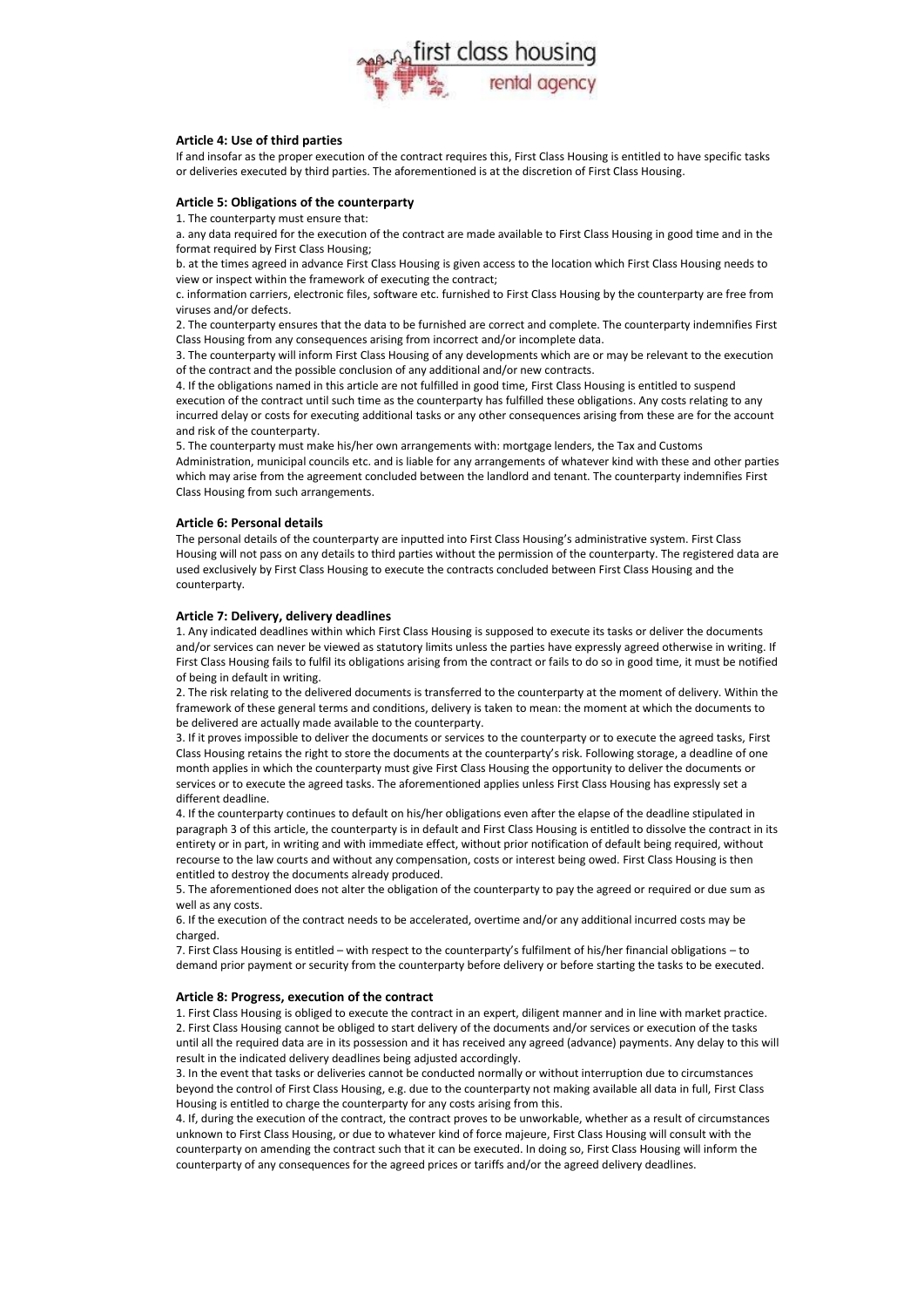

The aforementioned applies except in the event that execution of the contract will never be possible due to unknown circumstances or force majeure. First Class Housing is in this case always entitled to full payment for any tasks or deliveries it has already executed.

5. All costs incurred by First Class Housing at the request of the counterparty are entirely for the account of the latter unless the parties have expressly agreed otherwise in writing.

# **Article 9: Mediation**

1. A contract governing mediation is for an indefinite period unless expressly agreed otherwise in writing.

2. First Class Housing will do its utmost to achieve the result desired or intended by the counterparty, yet at all times this involves solely an obligation of First Class Housing to make an effort and not an obligation to provide a result. If the aforementioned result does not materialise, this does not relieve the counterparty of his/her obligations towards First Class Housing, with the exception of any obligations which the parties have expressly linked to achieving the intended result.

#### **Article 10: Termination of contract governing mediation**

1. Unless otherwise agreed and without prejudice to the stipulations in article 18 of these general terms and conditions, the contract governing mediation is terminated, among other things, by:

- a. fulfilment of the contract by First Class Housing;
- b. termination by the counterparty;
- c. termination by First Class Housing.

2. The contract is fulfilled as soon as the intended result is achieved.

3. First Class Housing is entitled to terminate the contract with immediate effect by means of a registered letter if, among other things but not exclusively:

a) the counterparty acts contrary to any stipulations in the contract, the general terms and conditions or any other contracts of any kind concluded between First Class Housing and the counterparty, without prejudice to First Class Housing's entitlement to full compensation or compliance;

b) in the event of bankruptcy, (temporary) suspension of payment, a mutual agreement between creditors or the counterparty being declared subject to the debt rescheduling scheme for natural persons;

c) in the opinion of First Class Housing , the relationship between First Class Housing and the counterparty has been severely disrupted;

d) the counterparty has been severely comprised commercially;

e) the counterparty moves outside the Netherlands and this creates insurmountable difficulties for First Class Housing; f) on entering into the contract the counterparty proves to have furnished First Class Housing with incorrect data which are of such a nature that, if First Class Housing had been aware of these data, the contract would not have been concluded or not under the same terms and conditions;

g) there are other circumstances which in the opinion of First Class Housing are contrary to the continuation of the contract.

4. Termination of the contract does not alter the counterparty's obligation to payment.

5. In the event of termination by First Class Housing, First Class Housing is entitled to payment by the counterparty of any costs incurred thus far unless expressly agreed otherwise in writing.

#### **Article 11: Fees, costs and expenses**

1. If, between the date of conclusion of the contract and execution of the contract, any amendments are made by the government and/or trade organisations to wages, conditions of employment or social insurances etc., First Class Housing is entitled to pass on the increments to the counterparty. If, between the aforementioned dates, a new price or tariff list comes into effect for First Class Housing or any third parties used by it, then First Class Housing is entitled to charge the counterparty the prices or tariffs it lists.

2. For the contract concluded with the consumer, any price increments may be passed on or charged three months after the establishment of the contract. In the case of price increments within a period shorter than three months, the consumer is entitled to dissolve the contract.

#### **Article 12: Claims and complaints**

1. The counterparty is obliged to check the documents immediately on receiving them. Any visible errors or omissions must be reported to First Class Housing no later than within two working days of receipt of the documents, followed by confirmation in writing.

2. Any other claims – including complaints relating to the tasks executed or services rendered – need to be reported to First Class Housing by registered letter immediately after their discovery. Any consequences arising from not immediately reporting these are for the risk of the counterparty. The claims or complaints must in any case be reported to First Class Housing within one month of delivery of the services or termination of tasks.

3. If the abovementioned claims or complaints are not made known to First Class Housing within the indicated deadlines, the documents or services will be deemed to have been delivered in line with the contract or the tasks will be deemed to have been executed correctly.

4. First Class Housing must be given the opportunity to investigate any complaints made.

5. In drawing up the documents, First Class Housing has creative and intellectual freedom to reach certain conclusions based on its own insights, methods and interpretations. No claims may be made against these.

6. If recalculation or amendment is required, other than stipulated in paragraph 6 of article 12, this is only for the account and risk of First Class Housing if First Class Housing has given its express written approval in advance. 7. In the event of legitimate claims, compensation will be settled in accordance with the stipulations in article 13 of

these terms and conditions.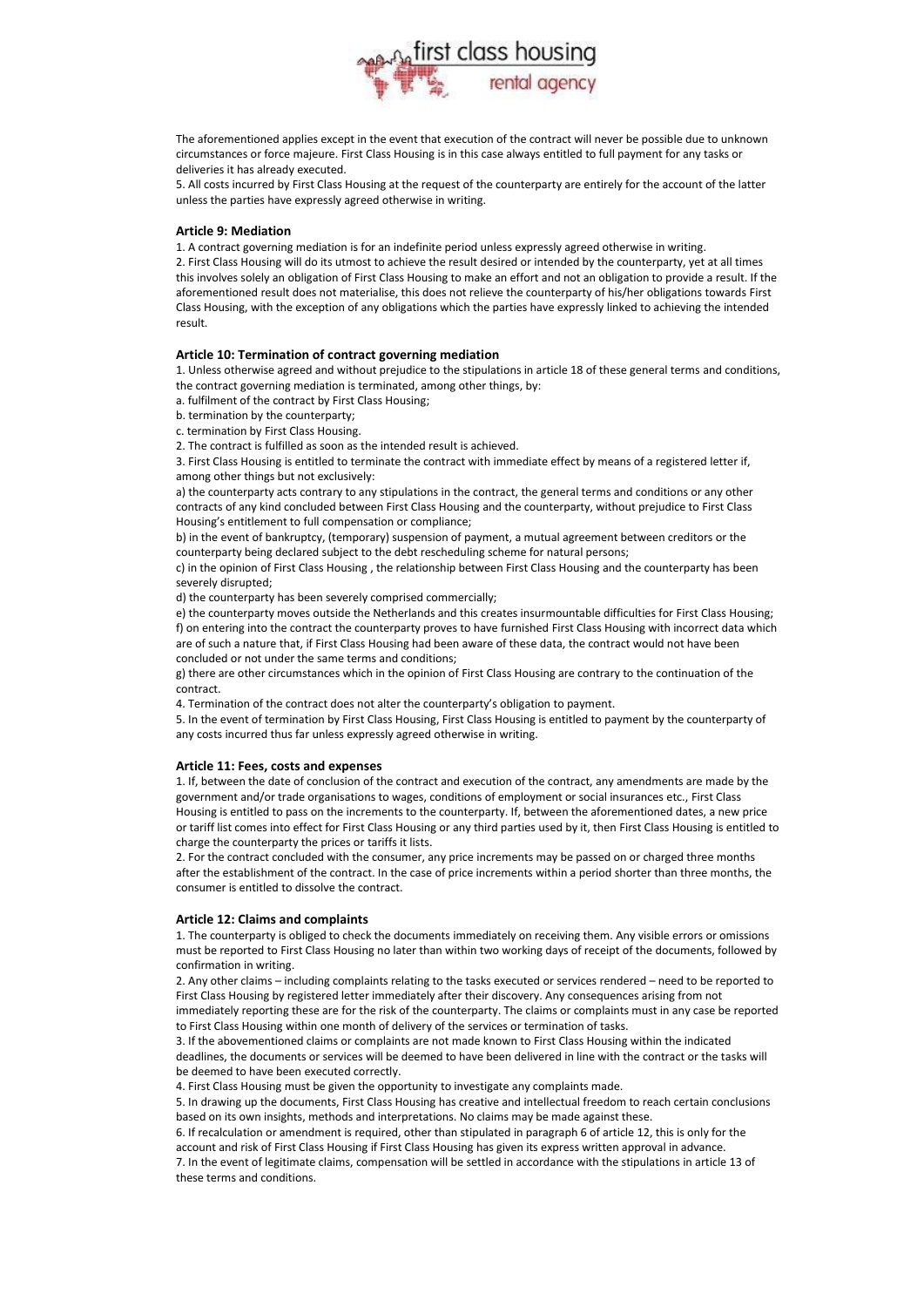

#### **Article 13: Liability and guarantees**

1. If First Class Housing mediates on the establishment of a contract between a landlord and a tenant, it is never a party to it and cannot be held liable for the content and execution of the tenancy agreement. First Class Housing cannot be held liable if the rent and/or agreed service (costs) and/or additional payments, one-off or otherwise, are contrary to the legal rules governing (rent) regulation.

2. First Class Housing performs its tasks as may be expected of any company in its profession, but accepts no liability for any damage or loss, including resulting loss, trading loss, loss of profit and/or stagnation loss, which arises from actions or omissions by First Class Housing, its employees or any third parties it uses. This is only otherwise if and insofar as mandatory legal stipulations are contrary to this.

3. The First Class Housing website (www.firstclasshousing.nl) is aimed at providing information to visitors to the website. The content of this website has been compiled with the greatest possible diligence, but no rights or claims may be derived from its content.

4. First Class Housing cannot be held liable for any loss suffered by the counterparty arising from actions or omissions of the other party in the tenancy agreement established by First Class Housing's mediation.

5. The restrictions named in this article relating to liability do not apply if the loss can be attributed to design and/or deliberate recklessness by First Class Housing, its senior management and/or its managers.

6. Without prejudice to the stipulations in the other paragraphs of this article, liability is at all times restricted to the sum to be paid by First Class Housing's insurer in the case in question, insofar as First Class Housing is insured for this. 7. If First Class Housing is not insured as stipulated in article 13 paragraph 6, First Class Housing's liability is at all times restricted to the amount already charged and/or to be charged to the counterparty by First Class Housing for its tasks and/or services during a maximum of one year.

8. In the event of non-timely and/or incomplete delivery of data by the counterparty, First Class Housing cannot be held liable for the non-timely and incomplete processing of the data, or for any consequences for the counterparty arising from this.

9. If the delivered documents contain visible errors, omissions etc. which must have been present at the time of delivery, First Class Housing pledges to restore or replace the documents, at its discretion, free of charge.

10. The counterparty cedes all rights towards First Class Housing, may be held liable for any loss and indemnifies First Class Housing against any claim by third parties for compensation if and insofar as:

a. the reported loss arises from inexpert use and/or use by the counterparty contrary to the instructions and recommendations of First Class Housing of the documents or services rendered;

b. the reported loss arises from the counterparty otherwise not acting in line with the instructions and/or recommendations of First Class Housing;

c. the reported loss arises from errors, omissions and/or inaccuracies in data, information carriers etc. which were furnished and/or prescribed to First Class Housing by or on behalf of the counterparty (including recommendations, documents etc. from third parties) and First Class Housing has based and/or executed the services to be provided on this information.

11. Any claim against First Class Housing expires and becomes invalid 12 months after the injured party was or ought to have been aware of the damage or injury.

# **Article 14: Payment**

1. Unless otherwise agreed, the counterparty must pay the full amount owed to First Class Housing within 14 days of the date on the invoice. This term is a statutory limit. In the case of non-timely payment:

a. the counterparty will owe First Class Housing interest of 2% per month, to be calculated cumulatively over the principal. Sections of a month will be viewed as a full month;

b. after being sent a reminder to this effect by First Class Housing, with respect to non-legal costs the counterparty will owe at least 15% of the principal and interest at a minimum of €150;

2. The full sum owed to First Class Housing by the counterparty will be paid on time without any appeals for discounts, postponements, off-setting or cancellation of the sum.

3. At the discretion of First Class Housing, in the aforementioned or similar circumstances, the contract may be partly or fully dissolved without any notice of default being required or legal intervention, whether or not combined with a demand for compensation.

4. If the counterparty does not fulfil his/her payment obligations in good time, First Class Housing is entitled to suspend fulfilment of the obligations towards the counterparty it has entered into with respect to delivery or the execution of tasks until payment has been made or appropriate security has been established. The same applies prior to the moment at which the counterparty is in default if First Class Housing may reasonably presume that there is reason to doubt the counterparty's creditworthiness.

5. Any payments made by the counterparty will always contribute to the settlement of all interest and costs due and subsequently cover settlement of the payable invoices which have been unpaid for longest, unless the counterparty expressly states in writing on payment that the payment relates to a later invoice.

6. If, for whatever reason, the counterparty has one or more counterclaim against First Class Housing, then the counterparty cedes the right to off-set sums. The aforementioned cession from the entitlement to off-set sums also applies if the counterparty requests (temporary) suspension of payment or is declared bankrupt.

# **Article 15: Intellectual property rights**

1. First Class Housing is and remains rightful claimant to all the intellectual property rights attached or related or belonging to the documents produced by First Class Housing. The aforementioned applies unless the parties have expressly agreed otherwise in writing.